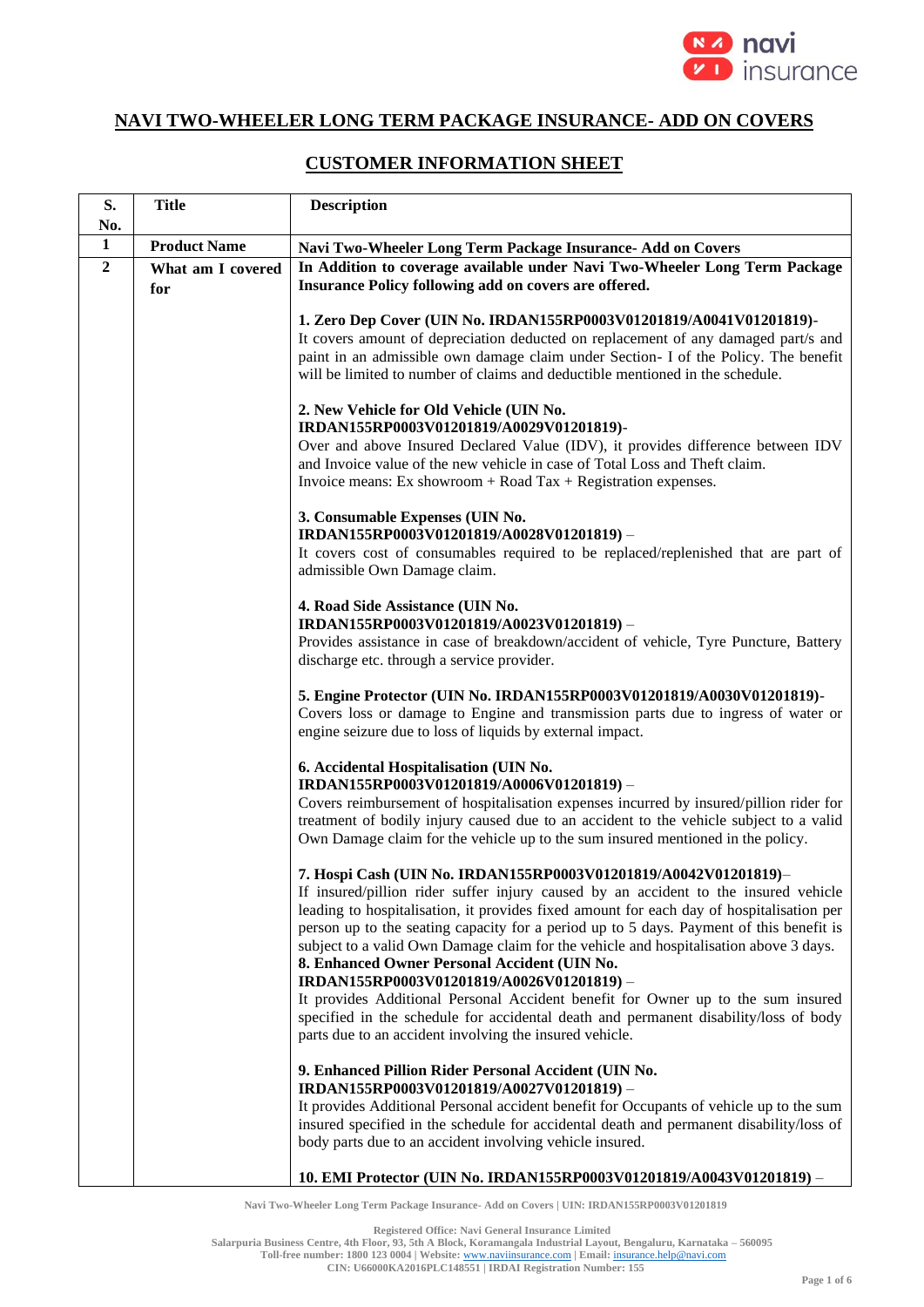

|   |                          | It provides Onetime payment of EMI/s of insured vehicle if insured is hospitalised for<br>more than 7 days due to an accident involving insured vehicle and there is a valid and<br>admissible claim under the policy as per following eligibility criteria. |
|---|--------------------------|--------------------------------------------------------------------------------------------------------------------------------------------------------------------------------------------------------------------------------------------------------------|
|   |                          | 08 <sup>th</sup> Day of Hospitalisation<br>$1st$ EMI                                                                                                                                                                                                         |
|   |                          | $2nd$ EMI<br>After 1 month of Hospitalisation                                                                                                                                                                                                                |
|   |                          | 3rd EMI.<br>After 2 month of Hospitalisation                                                                                                                                                                                                                 |
|   |                          | 11. Outstanding Loan Protector (UIN No.                                                                                                                                                                                                                      |
|   |                          | IRDAN155RP0003V01201819/A0044V01201819)-                                                                                                                                                                                                                     |
|   |                          | It provides for payment of outstanding loan on the insured vehicle, if an injury<br>resulting due to the accident of the insured vehicle, within six calendar months of the<br>occurrence leads to Insured's                                                 |
|   |                          | 1. Death                                                                                                                                                                                                                                                     |
|   |                          | 2. Loss of two limbs or sight of two eyes or one limb and sight of one eye                                                                                                                                                                                   |
|   |                          | Permanent Total Disablement from injuries other than named above.<br>3.                                                                                                                                                                                      |
| 3 | What are the major       | 1. Zero Dep cover                                                                                                                                                                                                                                            |
|   | <b>Exclusions in the</b> | a) Deductible as mentioned in the policy schedule.                                                                                                                                                                                                           |
|   | policy:                  |                                                                                                                                                                                                                                                              |
|   |                          | 2. Consumable Expenses                                                                                                                                                                                                                                       |
|   |                          | Any consumable not associated with admissible Own Damage claim under<br>a)<br>section I (Own Damage) of the policy.                                                                                                                                          |
|   |                          | Any consumables that are related to wear and tear and not directly related to<br>b)<br>claim.                                                                                                                                                                |
|   |                          |                                                                                                                                                                                                                                                              |
|   |                          | 3. Engine Protector                                                                                                                                                                                                                                          |
|   |                          | Any consequential loss, wear and tear, mechanical $\&$ electrical failure and<br>a)                                                                                                                                                                          |
|   |                          | parts falling under warranty.<br>b) Loss or damage due to corrosion of engine or parts thereof due to delay in                                                                                                                                               |
|   |                          | intimation.                                                                                                                                                                                                                                                  |
|   |                          | Depreciation on parts unless zero dep cover is opted.<br>C)                                                                                                                                                                                                  |
|   |                          |                                                                                                                                                                                                                                                              |
|   |                          | <b>Enhanced Owner Personal Accident</b><br>4.<br>intentional self-injury, suicide or attempted suicide, physical defect or<br>a)                                                                                                                             |
|   |                          | infirmity or                                                                                                                                                                                                                                                 |
|   |                          | b) owner driving the vehicle under the influence of intoxicating liquor or drugs.<br>5. Enhanced Pillion Rider Personal Accident                                                                                                                             |
|   |                          | a) intentional self-injury, suicide or attempted suicide, physical defect or                                                                                                                                                                                 |
|   |                          | infirmity or<br>Driver/pillion of the vehicle under the influence of intoxicating liquor or<br>b)                                                                                                                                                            |
|   |                          | drugs.                                                                                                                                                                                                                                                       |
|   |                          | 6. Accidental hospitalisation                                                                                                                                                                                                                                |
|   |                          | Any expenses related to a sickness, disease, medical disorder not directly<br>a)<br>consequential to the accident,                                                                                                                                           |
|   |                          | Any expenses towards psychosomatic disorders of any kind, whether caused<br>b)                                                                                                                                                                               |
|   |                          | or accentuated by accident or otherwise.<br>Any expenses, if the treatment is started after 10 days from the date of<br>C)                                                                                                                                   |
|   |                          | Accident unless verified and certified by the medical practitioner                                                                                                                                                                                           |
|   |                          | Any expense arising or resulting from or traceable to intentional self-injury,<br>d)<br>suicide or attempted suicide,.                                                                                                                                       |
|   |                          | Any expense of a person driving the vehicle arising or resulting from or<br>e)                                                                                                                                                                               |
|   |                          | traceable to an accident happening whilst such person is under the influence                                                                                                                                                                                 |
|   |                          | of intoxicating liquor or drugs.                                                                                                                                                                                                                             |
|   |                          | 7. Hospi Cash                                                                                                                                                                                                                                                |
|   |                          | If Hospitalisation does not exceed 3 days.<br>a)                                                                                                                                                                                                             |
|   |                          |                                                                                                                                                                                                                                                              |
|   |                          | 8. EMI Protector                                                                                                                                                                                                                                             |
|   |                          | Any penalty, interest, charges levied due to default in payment by financer.<br>a)                                                                                                                                                                           |

**Registered Office: Navi General Insurance Limited**

**Salarpuria Business Centre, 4th Floor, 93, 5th A Block, Koramangala Industrial Layout, Bengaluru, Karnataka – 560095 Toll-free number: 1800 123 0004 | Website:** [www.naviinsurance.com](http://www.naviinsurance.com/) **| Email:** [insurance.help@navi.com](mailto:insurance.help@navi.com)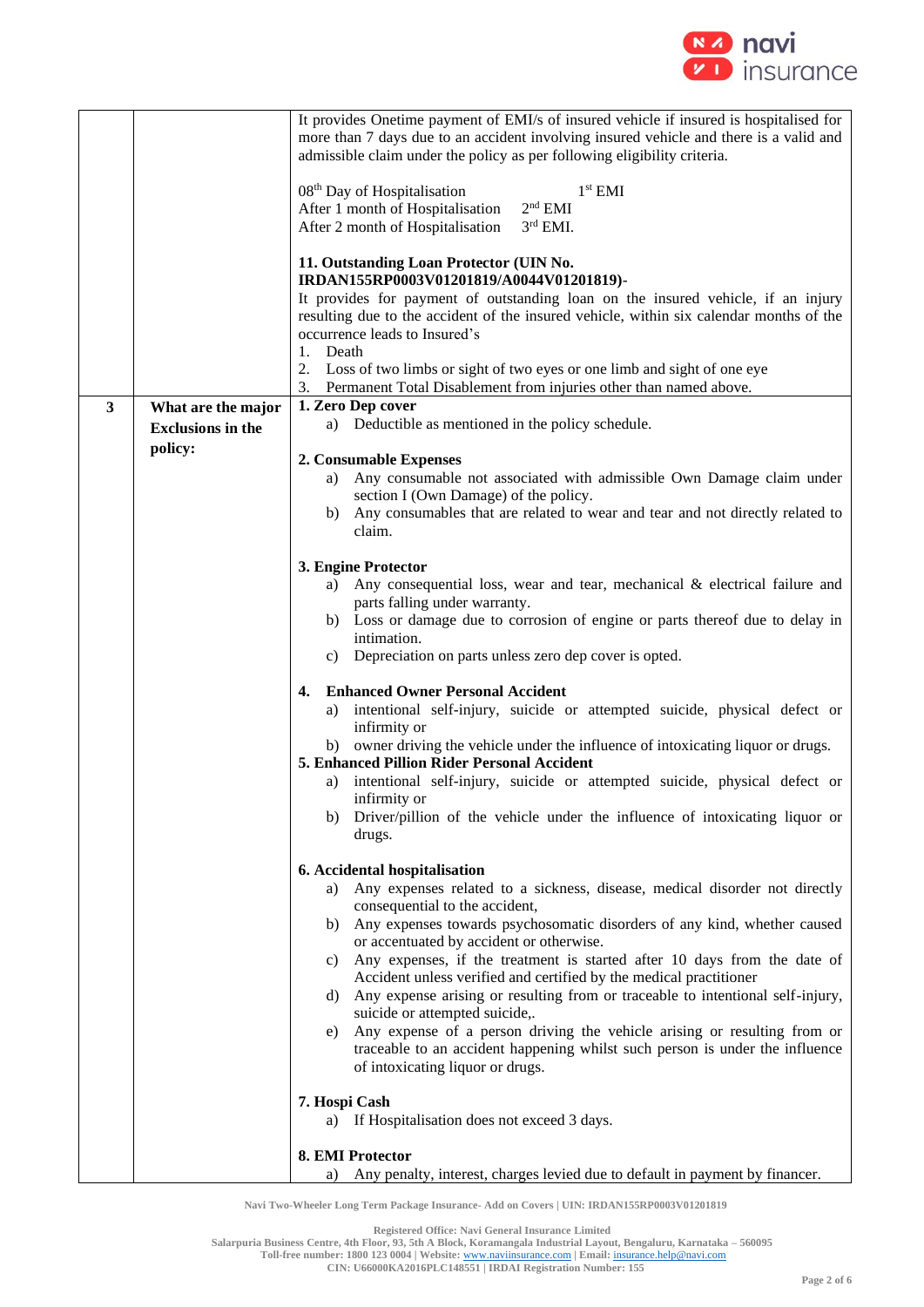

|                         |               | 9. Outstanding Loan Protector                                                                                                                                              |
|-------------------------|---------------|----------------------------------------------------------------------------------------------------------------------------------------------------------------------------|
|                         |               | Any penalty, interest, charges levied due to default in payment by financer.<br>a)                                                                                         |
|                         |               | 10. Road Side Assistance                                                                                                                                                   |
|                         |               | Act of God (including exceptional adverse weather conditions), earthquake,<br>a)                                                                                           |
|                         |               | fire                                                                                                                                                                       |
|                         |               | b) Loss of or damage to luggage or other personal effects that might occur during                                                                                          |
|                         |               | the services performance.                                                                                                                                                  |
|                         |               | c) Vehicles used for the purpose of racing, rallying, motor-sports.<br>d) Routine repairs/services at user's home or other location.                                       |
|                         |               | e) Consequential damages arising out of repair on the spot/towing or any other                                                                                             |
|                         |               | road side assistance services.                                                                                                                                             |
|                         |               | Any event not stated in coverages.<br>f                                                                                                                                    |
|                         |               |                                                                                                                                                                            |
|                         |               | (Note: the above is a partial listing of the policy exclusions. Please refer to the policy                                                                                 |
|                         |               | document for the full listing)                                                                                                                                             |
| $\overline{\mathbf{4}}$ | <b>Claims</b> | <b>Claim Notification &amp; Registration:</b>                                                                                                                              |
|                         |               | Notify or submit a claim by following way;                                                                                                                                 |
|                         |               | By calling Toll Free 18001230004 OR                                                                                                                                        |
|                         |               | By sending an E Mail to insurance.help@navi.com OR<br>٠                                                                                                                    |
|                         |               | For Senior Citizens, we have a special cell and Our Senior Citizen customers                                                                                               |
|                         |               | can email us at seniorcare@navi.com for priority resolution                                                                                                                |
|                         |               | Through Customer Portal on website www.naviinsurance.com OR<br>٠                                                                                                           |
|                         |               | Using Mobile App<br>٠                                                                                                                                                      |
|                         |               |                                                                                                                                                                            |
|                         |               | While notifying the claim, following information should be provided:                                                                                                       |
|                         |               | Name of insured<br>$\bullet$                                                                                                                                               |
|                         |               | Insured contact numbers<br>$\bullet$<br>Policy number<br>٠                                                                                                                 |
|                         |               | Date and time of loss<br>$\bullet$                                                                                                                                         |
|                         |               | Location of loss<br>٠                                                                                                                                                      |
|                         |               | Nature and approximate extent of loss<br>٠                                                                                                                                 |
|                         |               | Place and contact details of the person at the loss location                                                                                                               |
|                         |               |                                                                                                                                                                            |
|                         |               | <b>After Notification &amp; Registration:</b>                                                                                                                              |
|                         |               | <b>Own Damage Claims:</b>                                                                                                                                                  |
|                         |               |                                                                                                                                                                            |
|                         |               | You are advised to shift your vehicle to any of our network garage to avail "cashless"                                                                                     |
|                         |               | facility. Alternatively, you may shift your vehicle to any garage of your choice to avail<br>claim as "Reimbursement".                                                     |
|                         |               |                                                                                                                                                                            |
|                         |               | Survey will be conducted before you carry out the repair by the surveyor at the garage.                                                                                    |
|                         |               | Please refer policy for details regarding survey process.                                                                                                                  |
|                         |               |                                                                                                                                                                            |
|                         |               | The Company has option to repair, reinstate or replace the vehicle or part thereof<br>and/or its accessories or may pay in cash the amount of the loss or damage and the   |
|                         |               | liability of the Company shall not exceed:                                                                                                                                 |
|                         |               |                                                                                                                                                                            |
|                         |               | for total loss / constructive total loss of the vehicle - the Insured's Declared Value<br>a.                                                                               |
|                         |               | (IDV) of the vehicle (including accessories thereon) as specified in the Schedule                                                                                          |
|                         |               | less the value of the wreck.                                                                                                                                               |
|                         |               | for partial losses, i.e. losses other than Total Loss/Constructive Total Loss of the<br>b.                                                                                 |
|                         |               | vehicle - actual and reasonable costs of repair and/or replacement of parts                                                                                                |
|                         |               | lost/damaged subject to depreciation as per limits specified (Not applicable if add<br>on cover is opted for covering depreciation) and any other applicable add on cover. |
|                         |               |                                                                                                                                                                            |

**Registered Office: Navi General Insurance Limited**

**Salarpuria Business Centre, 4th Floor, 93, 5th A Block, Koramangala Industrial Layout, Bengaluru, Karnataka – 560095 Toll-free number: 1800 123 0004 | Website:** [www.naviinsurance.com](http://www.naviinsurance.com/) **| Email:** [insurance.help@navi.com](mailto:insurance.help@navi.com)

**CIN: U66000KA2016PLC148551 | IRDAI Registration Number: 155**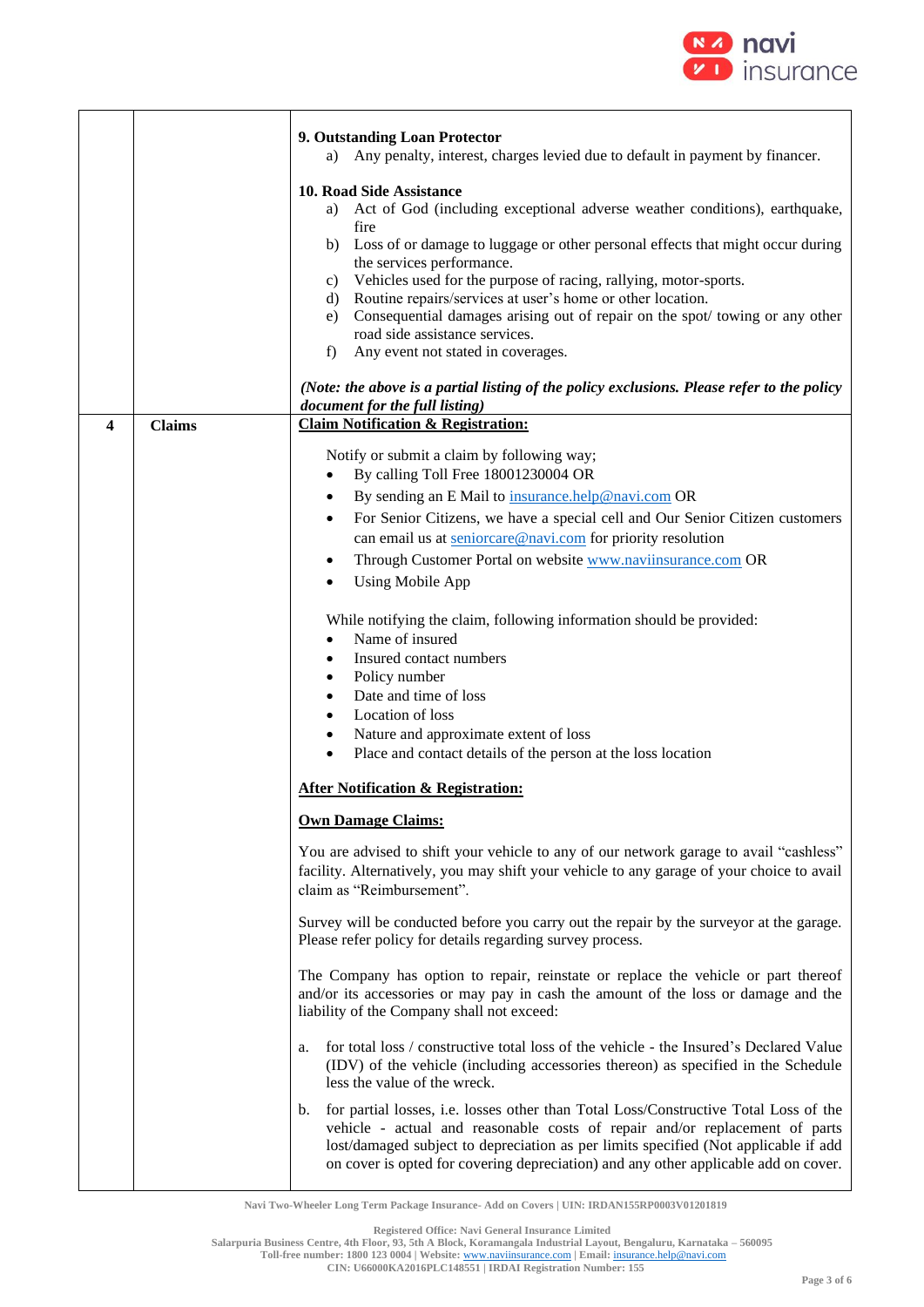

|   |                         | Following are the documents that will be needed for survey and processing of Own<br>Damage claim:                                                                                                                                                                                                                                                                                                                                                                                                                                                                                                                                                                                                                                                                      |
|---|-------------------------|------------------------------------------------------------------------------------------------------------------------------------------------------------------------------------------------------------------------------------------------------------------------------------------------------------------------------------------------------------------------------------------------------------------------------------------------------------------------------------------------------------------------------------------------------------------------------------------------------------------------------------------------------------------------------------------------------------------------------------------------------------------------|
|   |                         | Claim Form completely filled and duly signed by Insured (CO's seal need to be<br>٠<br>affixed in case the insured is a Firm/Company)<br>Copy of Registration Certificate (original for verification)<br>٠<br>Copy of Motor Driving License of the person driving the vehicle at the time of<br>٠<br>accident (original for verification)<br>Police Report / Panchnama (In case of Partial Theft / Third Party property damage<br>$\bullet$<br>/ Death / Body Injury / Damage due to Riot, Strike and Malicious act)<br>KYC documents (Address Proof as per policy & ID proof) if claim amount<br>٠<br>exceeds Rs.1 lakh.<br>Cancelled Cheque (CTS complied) or Filled NEFT Mandate form for online<br>٠<br>transfer of claim payment. (For reimbursement claims only). |
|   |                         | <b>Own Damage Claim Settlement:</b>                                                                                                                                                                                                                                                                                                                                                                                                                                                                                                                                                                                                                                                                                                                                    |
|   |                         | 1. After receipt of all relevant claim document, surveyor will assess the loss and issue<br>work order.                                                                                                                                                                                                                                                                                                                                                                                                                                                                                                                                                                                                                                                                |
|   |                         | 2. The surveyor may conduct re-inspection once repairs are completed.                                                                                                                                                                                                                                                                                                                                                                                                                                                                                                                                                                                                                                                                                                  |
|   |                         | 3. NAVI GI will issue a Claim Amount Confirmation (CAC) on receipt of<br>original/proforma repairing bill.                                                                                                                                                                                                                                                                                                                                                                                                                                                                                                                                                                                                                                                             |
|   |                         | 4. You can take the delivery of your vehicle by paying your share in claim and/or<br>amount towards any non-accidental work. While taking delivery of your vehicle,<br>submit Satisfaction letter signed by you (CO's seal need to be affixed in case the<br>insured is a Firm/Company) to garage.                                                                                                                                                                                                                                                                                                                                                                                                                                                                     |
|   |                         | We will release claim payment within 7 working days after receipt of all claim<br>document.                                                                                                                                                                                                                                                                                                                                                                                                                                                                                                                                                                                                                                                                            |
|   |                         | Personal Accident Claims: Claims will be settled post receipt of necessary<br>documents. We will require following documents to process your claim. You may<br>provide the same to enable us to promptly settle your claim.                                                                                                                                                                                                                                                                                                                                                                                                                                                                                                                                            |
|   |                         | <b>Documents for Personal Accident Claims</b><br>Policy copy<br>$\bullet$<br>Certificate of from government hospital doctor confirming the nature and<br>degree of disability<br>Discharge summary of the treating hospital clearly indicating the Hospital<br>Registration No.<br>Diagnostic reports<br>٠<br>FIR / Panchnama- (if Notified to Police) Attested or Original<br>Final Police Report- (if applicable)<br>٠<br>Death Certificate*<br>٠<br>Post Mortem report*<br>٠<br>Legal Heir certificate /nominee certificate*<br>$\bullet$                                                                                                                                                                                                                           |
|   |                         | (Marked with * are required only in death claims)                                                                                                                                                                                                                                                                                                                                                                                                                                                                                                                                                                                                                                                                                                                      |
|   |                         | The list of documents furnished herein is illustrative but not exhaustive. We may<br>request you to provide more documents depending upon the nature of loss and<br>circumstances.                                                                                                                                                                                                                                                                                                                                                                                                                                                                                                                                                                                     |
| 5 | <b>Policy Servicing</b> | Please also refer policy for detail documentation requirement.                                                                                                                                                                                                                                                                                                                                                                                                                                                                                                                                                                                                                                                                                                         |
|   |                         | <b>a. Call Us:</b> Toll Free 1800 123 0004<br><b>b.</b> Email: insurance.help@navi.com                                                                                                                                                                                                                                                                                                                                                                                                                                                                                                                                                                                                                                                                                 |
|   |                         | Email for Senior Citizens- seniorcare@navi.com                                                                                                                                                                                                                                                                                                                                                                                                                                                                                                                                                                                                                                                                                                                         |
|   |                         | c. Visit our website: https://www.naviinsurance.com/service/                                                                                                                                                                                                                                                                                                                                                                                                                                                                                                                                                                                                                                                                                                           |
|   |                         | d. Walk in for assistance                                                                                                                                                                                                                                                                                                                                                                                                                                                                                                                                                                                                                                                                                                                                              |

**Registered Office: Navi General Insurance Limited**

**Salarpuria Business Centre, 4th Floor, 93, 5th A Block, Koramangala Industrial Layout, Bengaluru, Karnataka – 560095 Toll-free number: 1800 123 0004 | Website:** [www.naviinsurance.com](http://www.naviinsurance.com/) **| Email:** [insurance.help@navi.com](mailto:insurance.help@navi.com)

**CIN: U66000KA2016PLC148551 | IRDAI Registration Number: 155**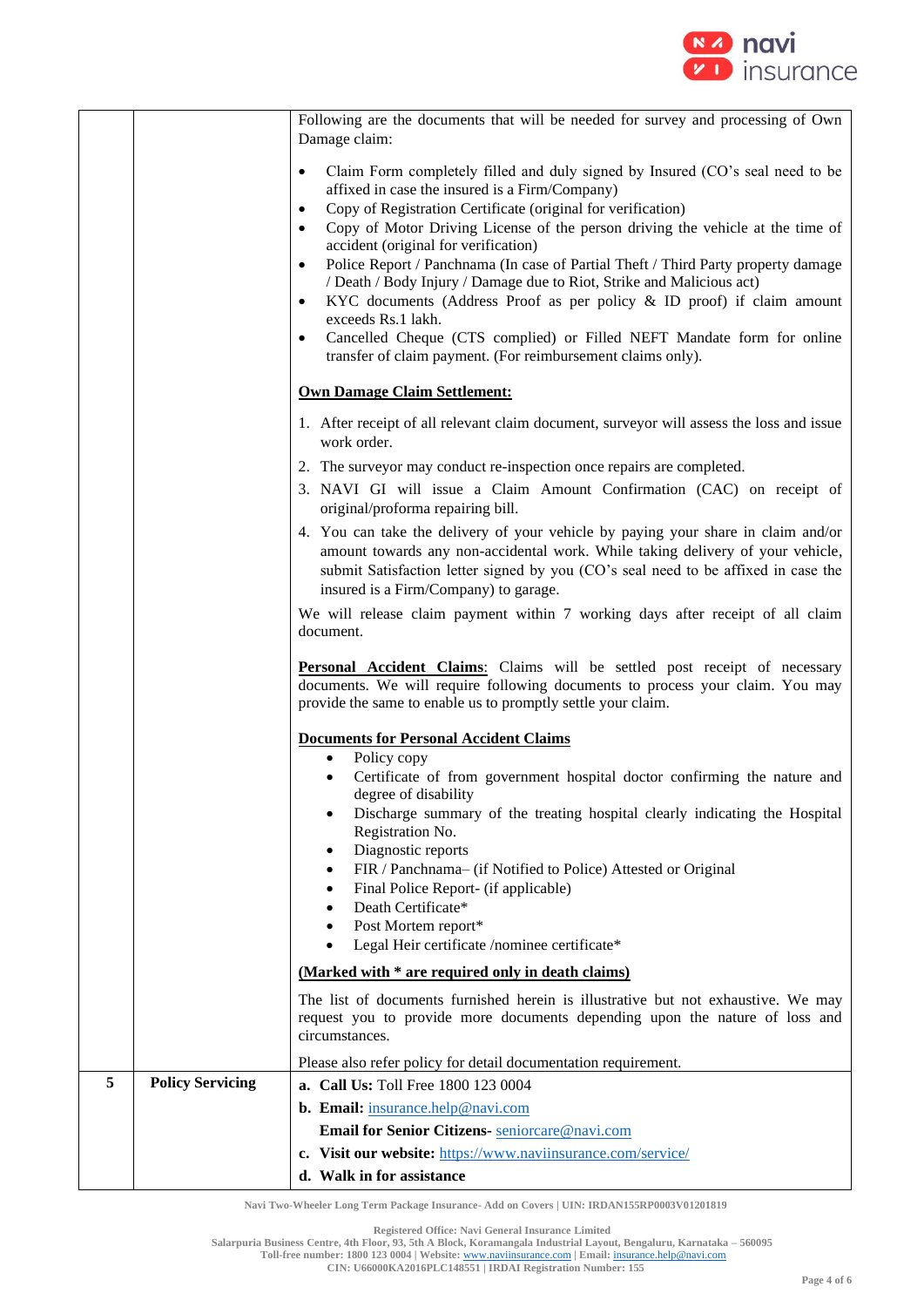

|   |                                 | e. Dispatch your letters to us at $-$                                                                                                                                                                                                                                                                                                                                                                                                                                                                                 |
|---|---------------------------------|-----------------------------------------------------------------------------------------------------------------------------------------------------------------------------------------------------------------------------------------------------------------------------------------------------------------------------------------------------------------------------------------------------------------------------------------------------------------------------------------------------------------------|
|   |                                 | Corporate Office: Navi General Insurance Limited                                                                                                                                                                                                                                                                                                                                                                                                                                                                      |
|   |                                 | Salarpuria Business Centre, 4th B Cross Road, 5th Block, Koramangala Industrial<br>Layout, Bengaluru, Karnataka - 560095                                                                                                                                                                                                                                                                                                                                                                                              |
|   |                                 | f. Escalation -                                                                                                                                                                                                                                                                                                                                                                                                                                                                                                       |
|   |                                 | First Escalation - Contact Customer Experience Team at -<br>٠                                                                                                                                                                                                                                                                                                                                                                                                                                                         |
|   |                                 | Manager.CustomerExperience@navi.com                                                                                                                                                                                                                                                                                                                                                                                                                                                                                   |
|   |                                 | Second Escalation - Email to Head Customer Experience and Grievance<br>٠<br>Redressal Officer at - Head.CustomerExperience@navi.com                                                                                                                                                                                                                                                                                                                                                                                   |
|   | Grievances /                    | If You have a grievance about any matter relating to the Policy, or Our decision on                                                                                                                                                                                                                                                                                                                                                                                                                                   |
|   | <b>Complaints</b>               | any matter, or the claim, You can address Your grievance as follows:                                                                                                                                                                                                                                                                                                                                                                                                                                                  |
|   |                                 | 1. Our Grievance Redressal Officer                                                                                                                                                                                                                                                                                                                                                                                                                                                                                    |
|   |                                 | You can send Your grievance in writing by post or email to Our Grievance<br>Redressal Officer at the following address:                                                                                                                                                                                                                                                                                                                                                                                               |
|   |                                 | <b>Navi General Insurance Limited</b>                                                                                                                                                                                                                                                                                                                                                                                                                                                                                 |
|   |                                 | (formerly known as DHFL General Insurance Limited)                                                                                                                                                                                                                                                                                                                                                                                                                                                                    |
|   |                                 | Corporate Office: Salarpuria Business Centre, 4th B Cross Road, 5th<br>Block, Koramangala Industrial Layout, Bengaluru, Karnataka - 560095                                                                                                                                                                                                                                                                                                                                                                            |
|   |                                 | E-mail: gro@navi.com                                                                                                                                                                                                                                                                                                                                                                                                                                                                                                  |
|   |                                 | Toll free: 1800 123 0004                                                                                                                                                                                                                                                                                                                                                                                                                                                                                              |
|   |                                 | 2. Consumer Affairs Department of IRDAI                                                                                                                                                                                                                                                                                                                                                                                                                                                                               |
|   |                                 | In case it is not resolved within 15 days or if You are unhappy with the<br>a.<br>resolution You can approach the Grievance Redressal Cell of the Consumer<br>Affairs Department of IRDAI by calling Toll Free Number 155255 (or)<br>1800 4254 732 or sending an e-mail to complaints@irdai.gov.in. You can<br>also make use of IRDAI's online portal - Integrated Grievance Management<br>System (IGMS) by registering Your complaint at igms.irda.gov.in.                                                           |
|   |                                 | b. You can send a letter to IRDAI with Your complaint on a Complaint<br>Registration Form available by clicking here. You must fill and send the<br>Complaint Registration Form along with any documents by post or courier<br>to General Manager, Insurance Regulatory and Development Authority of<br>India                                                                                                                                                                                                         |
|   |                                 | (IRDAI), Consumer Affairs Department - Grievance Redressal Cell,<br>Sy.No.115/1, Financial District, Nanakramguda, Gachibowli, Hyderabad -<br>500032.                                                                                                                                                                                                                                                                                                                                                                 |
|   |                                 | You can visit the portal http://www.policyholder.gov.in for more details.<br>c.                                                                                                                                                                                                                                                                                                                                                                                                                                       |
|   |                                 | 3. Insurance Ombudsman                                                                                                                                                                                                                                                                                                                                                                                                                                                                                                |
|   |                                 | You can approach the Insurance Ombudsman depending on the nature of<br>grievance and financial implication, if any. Information about Insurance<br>Ombudsmen, their jurisdiction and powers is available on the website of the<br>Insurance Regulatory and Development Authority of India (IRDAI) at<br>www.irdai.gov.in, or of the General Insurance Council at<br>www.generalinsurancecouncil.org.in, the Consumer Education Website of<br>the IRDAI at http://www.policyholder.gov.in, or from any of Our Offices. |
|   |                                 | Ombudsman and Addresses: Refer the below link:                                                                                                                                                                                                                                                                                                                                                                                                                                                                        |
|   |                                 | http://ecoi.co.in/ombudsman.html                                                                                                                                                                                                                                                                                                                                                                                                                                                                                      |
| 6 | <b>Insured's Rights</b>         | Insured may renew the policy by paying the premium as and when policy is due for<br>renewal provided insurer has not declined renewal on grounds of fraud, mis-<br>representation, non-disclosure and non-cooperation.                                                                                                                                                                                                                                                                                                |
| 7 | Insured's<br><b>Obligations</b> | The Insured Person must disclose all material facts about the risk. Non-disclosure of<br>material fact may prejudice liability under the policy.                                                                                                                                                                                                                                                                                                                                                                      |
|   |                                 | Material Fact means a fact deemed so important that it would change the decision                                                                                                                                                                                                                                                                                                                                                                                                                                      |

**Registered Office: Navi General Insurance Limited**

**Salarpuria Business Centre, 4th Floor, 93, 5th A Block, Koramangala Industrial Layout, Bengaluru, Karnataka – 560095 Toll-free number: 1800 123 0004 | Website:** [www.naviinsurance.com](http://www.naviinsurance.com/) **| Email:** [insurance.help@navi.com](mailto:insurance.help@navi.com)

**CIN: U66000KA2016PLC148551 | IRDAI Registration Number: 155**